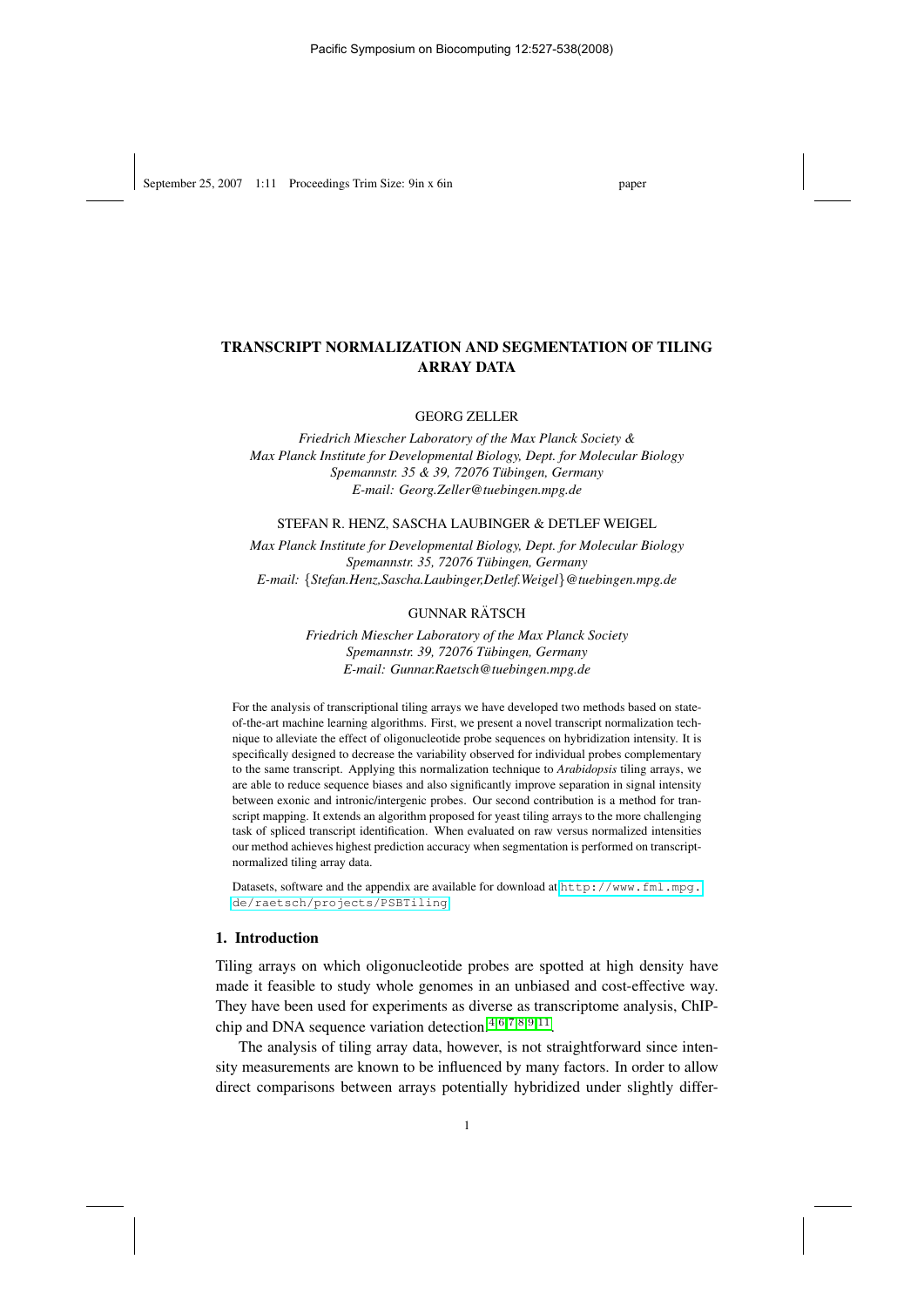ent experimental conditions, the measurements are typically first normalized as a whole, e.g. by array quantile normalization.<sup>[3](#page-10-1)</sup> Another major reason for variability in hybridization intensity are divergent sequence properties of oligonucleotide probes that have not been optimized due to constraints on tiling array design. In this work we compare a newly developed *transcript normalization* technique for the removal of sequence-specific effects to the recently proposed *sequence quantile normalization*. [16](#page-11-5) Our approach particularly aims at reducing the variability around mRNA transcript levels which are ideally assumed to be constant across all exon probes of the same transcript. We have therefore developed a regression model that estimates the deviation between the observed intensities of individual probes and the *transcript intensity* taking probe sequences as input. Such a normalization is expected to be beneficial particularly for transcript mapping approaches attempting to segment the genome into transcriptional units of approximately constant hybridization intensity.

The monitoring of known genes and especially the identification of novel transcripts with whole-genome tiling arrays has received increasing attention over the last years. For the analysis of *S. cerevisiae* tiling arrays, Huber et al.<sup>[11](#page-11-4)</sup> proposed a method that segments the yeast chromosomes such that the sum of squared differences of signal intensities to their mean within a given segment is minimized. To solve this mathematical problem, known as Structural Change Model Segmentation (SCM), they adapted the dynamic programming algorithm proposed by Bai and Perron.[2](#page-10-2) While this relatively simple approach has been successfully applied to yeast tiling array data, the segmentation problem is considerably more challenging for the genomes of higher eukaryotes that are capable of (alternative) splicing. Here, gene density is typically lower, exon segments are much shorter and interrupted by potentially very long intron sequences. A more sophisticated model, called GenRate, has been proposed by Frey et al.<sup>[9](#page-11-3)</sup> It explicitly models coregulated units (CoRegs) such as exons of the same gene exhibiting the same expression level. However, the generative model for sequences of hybridization measurements that constitutes the core of their method is based on several assumptions on the structure of a transcript and the distribution of hybridization measurements (e.g. Gaussian distribution of intensity differences from a designated reference probe, geometrically distributed distance of the reference probe from the transcript start, etc.).

Building on this work we propose a novel method that is able to accurately recognize transcripts from tiling array measurements. Our approach is based on a discriminative learning technique closely related to Hidden Markov (HM) Support Vector Machines  $(SVMs)^1$  $(SVMs)^1$  which combine the advantages of HM models<sup>[5](#page-10-4)</sup> for label sequence learning with those of the discriminative SVM framework. A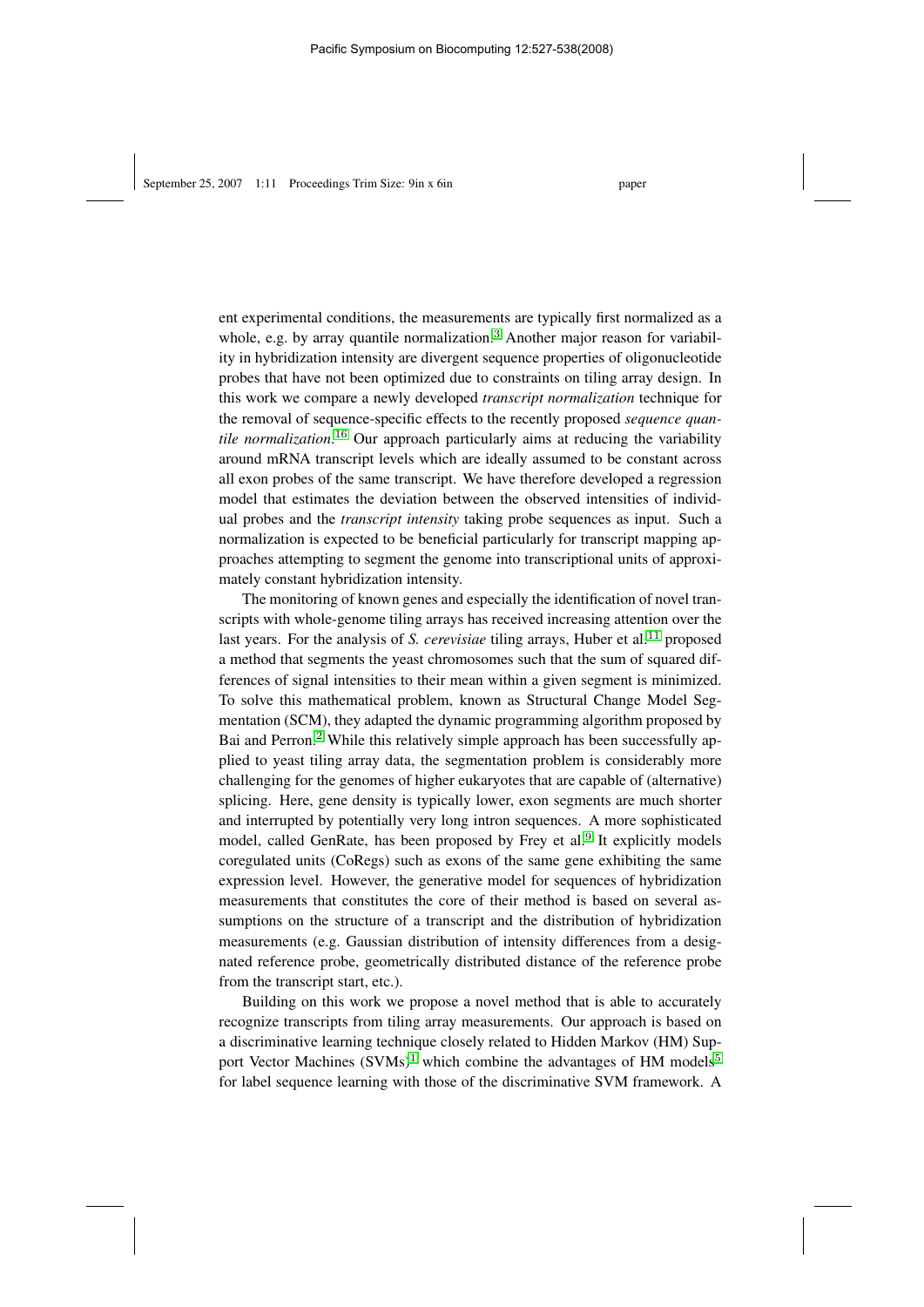precursor method can be seen as a reformulation of the SCM method modeling interruptions of active regions (exons) with inactive regions (introns). For this model we still assume Gaussian noise for the deviation of exon probe intensities from their average. Since this assumption is typically not satisfied, we augment the method with more flexible *scoring functions* replacing the squared error terms. Their shapes are estimated from data in order to optimally segment the sequence of intensity measurements. As a supervised learning approach, our algorithm is trained on hybridization intensities together with segmentations determined from known mRNA transcripts.

# <span id="page-2-0"></span>2. Normalization of Transcriptional Tiling Arrays

#### 2.1. *Array Data and Preprocessing*

We analyzed data from A. thaliana tiling arrays manufactured by [Affymetrix.](http://www.affymetrix.com) For hybridization, total RNA of 21 day-old inflorescences was amplified using oligodT-T7 primers. Resulting RNA was converted into double-stranded cDNA, fragmented, labeled and hybridized to Affymetrix TilingR arrays following standard protocols (see [Appendix A](#page--1-0) for details).

In a first normalization step, measurements affected by artifacts already apparent from the scanned image of the array were removed using a software called Harshlight. [19](#page-11-6) To facilitate inter-array comparisons *quantile-normalization* was applied, which involves computing the mean over the empirical intensity distributions of all considered arrays. This mean distribution is then re-assigned to each of the arrays, thus effectively removing differences in intensity distribution be-tween arrays.<sup>[3](#page-10-1)</sup> All intensity measurements were  $log_2$  transformed for the subsequent normalization steps.

### 2.2. *Sequence Quantile Normalization (SQN)*

*Sequence quantile normalization* (SQN) has been proposed as an extension of the above described quantile-normalization to remove probe sequence effects.<sup>[16](#page-11-5)</sup> For each 25-mer probe having nucleotide  $j \in A, C, G, T$  at position  $k = 1, \ldots, 25$ the rank  $r_{i,j,k}$  of its intensity  $y_i$  among all other probes with the same nucleotide at position k is calculated and normalized by the number of such probes  $C_{i,k}$ . These position-wise contributions are then averaged:  $\hat{S}_i = \frac{1}{25} \sum_{i=1}^{25}$  $k=1$  $r_{i,j,k}$  $\frac{r_{i,j,k}}{C_{j,k}}$ . Since the sequence bias is not uniform across positions and summands are not independent, the multivariate regression problem is solved iteratively; in each step the above average is computed and afterwards intensities  $y_i$  are replaced by  $\hat{S}_i$  which is repeated until convergence.[16](#page-11-5)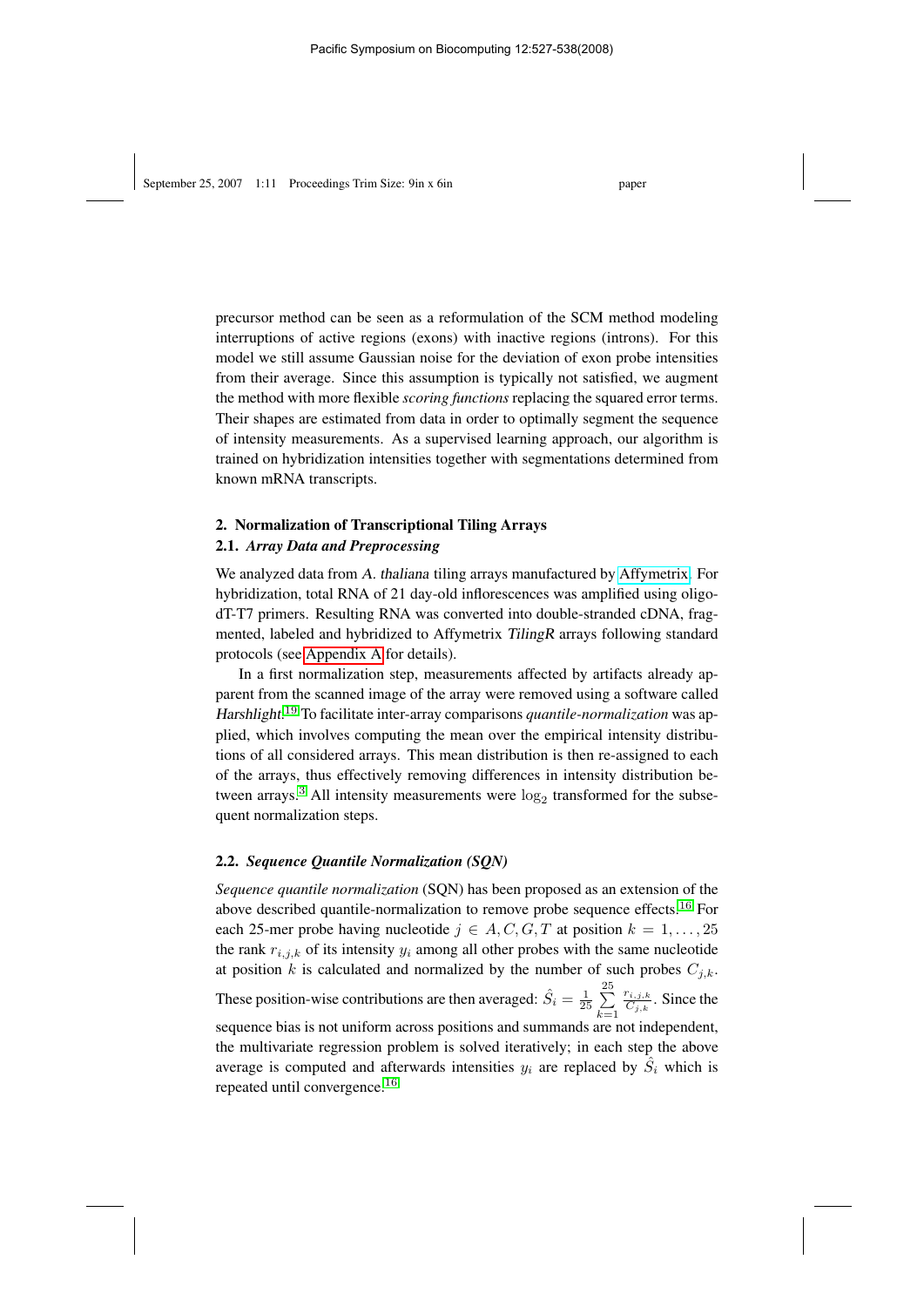As a side effect, intensities are substituted by relative ranks that are uniformly distributed between zero and one. In order to obtain normalized intensity values comparable to the original measurements from the array, we modified the averaging as follows. Intensity distributions were approximated by piece-wise linear functions  $g_k(r_{i,j,k}) \approx y_i$ . In our case, g is parametrized by 200 supporting points with uniformly spaced x-values  $s_x$  between zero and one. The corresponding y-values  $s_y$  are estimated by linear interpolation between  $y_m$  and  $y_n$  having ranks  $r_{m,j,k} = \max_{m'} \{r_{m',j,k} | r_{m',j,k}/C_{j,k} \leq s_x \}$  and  $r_{n,j,k} = \min_{n'} \{r_{n',j,k} | r_{n',j,k}/C_{j,k} \ge s_x\}$ , respectively. Instead of averaging relative ranks, we then calculated the mean  $\hat{g} = \frac{1}{25} \sum_{k=1}^{25} g_k$  of the supporting points  $s_y$ . From this averaged  $\hat{g}$  we reconstructed the normalized intensities by linear interpolation between the supporting points of  $\hat{g}$ .

#### 2.3. *Transcript normalization techniques*

Ideally, one would expect constant hybridization intensity for all probes measuring the same transcript. Similarly, the background signal of probes in untranscribed or intronic regions of the genome would ideally be constant. However in practice, this is generally not the case (see e.g. Royce et al.<sup>[15](#page-11-7)</sup> for a discussion).

Here we propose a method to reduce within-gene variability caused by probe sequence effects. In a first step we estimate constant transcript and background intensities  $\overline{y}_i$  based on [the TAIR7 genome annotation,](http://www.arabidopsis.org/)<sup>[14](#page-11-8)</sup> in the following simply referred to as *transcript intensities*: If a probe i is annotated as exon,  $\overline{y}_i$  is the median of the intensities  $y_i$  of probes in exons of the same gene. Similarly for intron probes, we compute  $\overline{y}_i$  as the median over intronic probes of the same gene

and for intergenic regions  $\overline{y}_i$  is the median of all probes mapped to regions annotated as intergenic. (Probes that were mapped to intron / exon boundaries, more than one splice-form or overlapping genes are excluded from training and evaluation.)

Assuming that the concentration of mRNA hybridized to all exon probes of a gene is constant, the differences between the raw intensities and the transcript intensities  $\hat{y}_i := y_i \overline{y}_i$  are mainly due to probe sequence-specific Figure 1.: Illustration of raw and traneffects (ignoring cross-hybridization, experi-script intensities for part of a transcript



mental artifacts and thermodynamic noise). Furthermore, it is conceivable that probe effects also depend on the mRNA concentration, and hence the differences  $\hat{y}_i$  may also depend on the transcript intensities  $\overline{y}_i$  of the exons of the gene. Since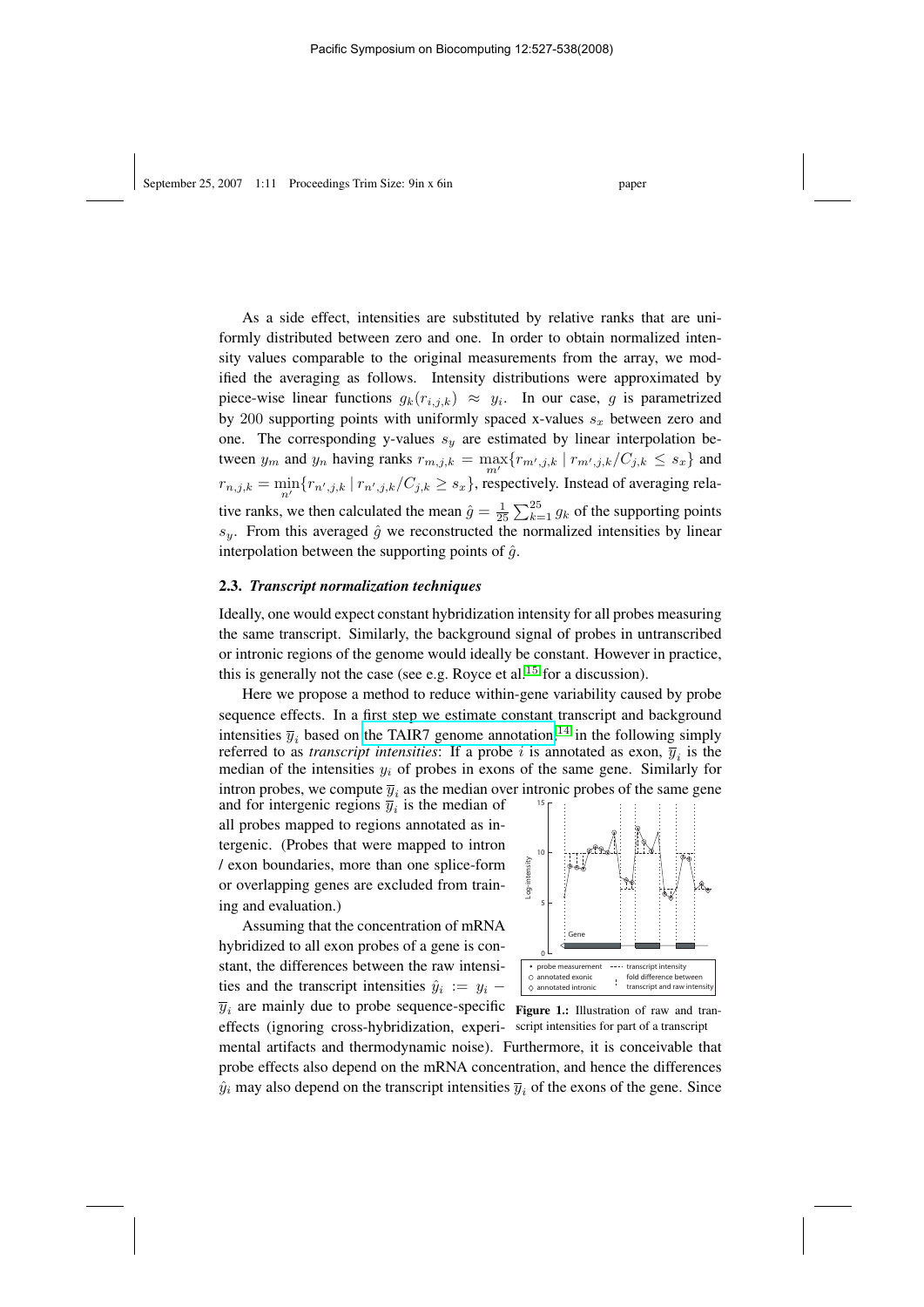it is not *a priori* clear how this dependence should be modeled, it appears reasonable to non-parametrically model the difference by a function of the form  $f(\boldsymbol{x}_i, \overline{y}_i) \approx y_i - \overline{y}_i$  that depends both on sequence features  $\boldsymbol{x}_i$  of the probe as well as its transcript intensity. However, in order to use this correction, one would have to know in advance whether a certain probe is exonic, intronic or intergenic which is not generally the case. We therefore propose to estimate the function depending not on the transcript intensity, but instead on the raw intensities, i.e.  $f(\boldsymbol{x}_i, y_i) \approx y_i - \overline{y}_i.$ 

Given the large amounts of available data for estimating  $f(x, y)$ , we can discretize the parameter  $y$  into  $Q$  quantiles and estimate  $Q$  independent functions  $f_a(\mathbf{x})$ . Then  $f(\mathbf{x}, y)$  is given by

 $f(\boldsymbol{x}, y) =$  $\sqrt{ }$  $\left| \right|$  $\mathcal{L}$  $f_1(x)$  for  $y \in (-\infty, y_1)$ <br>
... ...<br>  $f_i(x)$  for  $y \in [y_i, y_{i+1})$ <br>
... ...<br>  $f_Q(x)$  for  $y \in [y_Q, \infty)$ 

As input  $x_i$  to the regression function  $f_q$  the sequence  $s_i$  of probe i was provided together with additional features derived from the sequence: sequence entropy  $-\sum_{i=1}^4 f_i \times \log(f_i)$ , where  $f_i$  is the frequency of the nucleotide  $i \in \{A, C, G, T\}$ in the probe sequence and GC content. Furthermore, two hairpin scores were used: One is the maximum number of base pairs over all possible hairpin structures that a probe can form, the other one is equal to the maximum number of consecutive base pairs over all possible hairpin structures (similarly used for intensity modelling in Zhan et al. $^{22}$  $^{22}$  $^{22}$ ).

Based on these sequence features, we considered two methods for learning the functions  $f_q$  based on Q sets of n training examples  $(\mathbf{x}_i^q, \hat{y}_i^q)$ , where  $\hat{y}_i = y_i - \overline{y}_i$ ,  $i = 1, ..., N$  and  $q = 1, ..., Q$ :

Support Vector Regression (SVR) For regression, we applied Support Vector Machines<sup>[17](#page-11-10)</sup> with a kernel function  $k(x, x')$  that computes the "similarity" of two examples  $x$  and  $x'$ . Here we used a sum of the Weighted Degree (WD) kernel<sup>[13](#page-11-11),[12](#page-11-12)</sup> and a linear kernel. The WD kernel has been developed to model sequence properties taking the occurrence and position of substrings up to a certain length d into account.<sup>[13](#page-11-11)</sup> We considered substrings up to order  $d = 3$  and allowed a shift of 1 bp between positions of the substring,  $12$  which can be efficiently dealt with using string indexing data structures.<sup>[18](#page-11-13)</sup> The linear kernel computed the scalar product of the sequence-derived features described above. We used the freely available implementations from the [Shogun toolbox](http://www.shogun-toolbox.org).<sup>[18](#page-11-13)</sup>

Ridge regression (RR) For every training example we explicitly generated a feature vector from the sequence s having an entry for every possible mono-, di- and tri-nucleotide at every position in the probe (one if present at a po-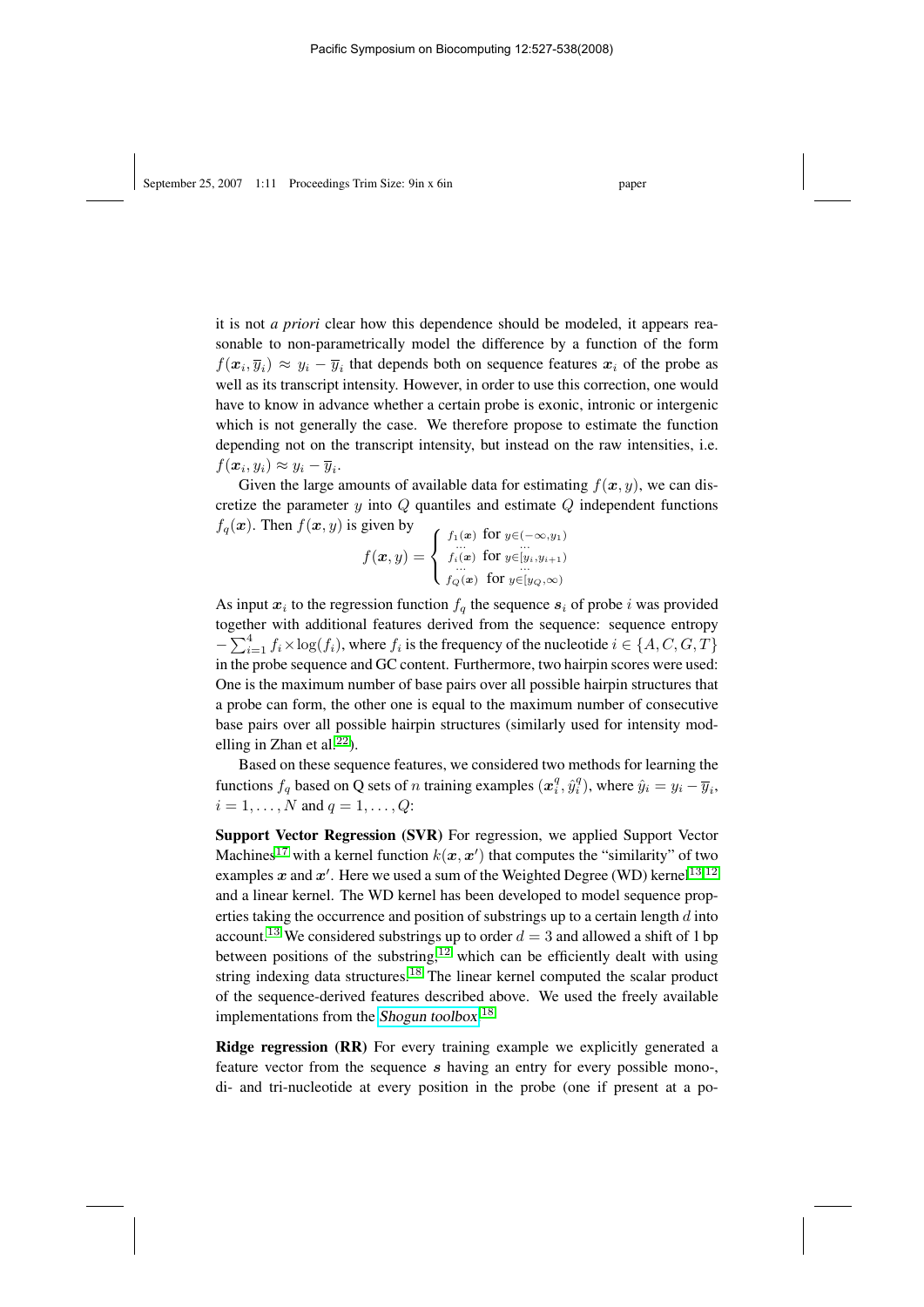sition, zero otherwise; similar to the implicit representation in the WD kernel). The resulting feature vector was augmented with the sequence derived features to form  $x_i$ . In training, the  $\lambda$ -regularized quadratic error is minimized:<sup>[10](#page-11-14)</sup>

min  $\lambda ||w||^2 + \sum_{n=1}^{\infty}$  $\sum_{i=1}^n (\boldsymbol{w}^T\boldsymbol{x}_i - \hat{y}_i)^2$  with  $\boldsymbol{w} = \left(\lambda I + \sum_{i=1}^n \right)$  $\sum\limits_{i=1} \bm{x}_i \bm{x}_i^T$  $\bigcap$ <sup>-1</sup> $\sum$ <sup>n</sup>  $\sum_{i=1} \hat{y}_i \mathbf{x}_i$  being its solution. Then  $f_q(x) = \boldsymbol{w}_q^T \boldsymbol{x}$  is the resulting regression estimate.

Ridge regression is straightforward to implement in any programming language supporting matrix operations and linear equation solvers. In terms of computation time it is much less demanding than both SVR and SQN.

#### <span id="page-5-0"></span>3. Transcript Identification

In this section we describe a novel segmentation algorithm for transcriptional tiling array data. It is based on ideas similarly presented before,  $9,11$  $9,11$  $9,11$  but uses a different strategy for learning and inference (cf. Section [1\)](#page-0-0).

The goal is to characterize each probe as either intergenic (not transcribed) or as part of a transcriptional unit (either exon or intron). Instead of predict-

ing the label of a probe (intergenic, exonic or intronic) directly, we learn to associate a state with each probe given its hybridization measurements and the local context. From the state sequence we can easily infer the label sequence (see Figure [2\)](#page-5-0).

For learning we first defined the target state sequence, i.e. the "truth" that we attempted to approximate. It was generated from known transcripts and hybridization measurements. We then applied HMSVMs<sup>[1](#page-10-3)</sup> for label sequence learning to build a discriminative model capable of predicting the state and hence the label sequence given the hybridization measurements alone.

intergenic Expression<br>quantile 1 Label Expression Expression<br>Quantile Q quantile 2

Figure 2.: State model with a subset of states for each expression quantile (columns). The label corresponding to each state is indicated on the right.

State Model The simplest version of the state model had only three states: intergenic, exonic

& intronic. It was extended in two ways: (a) by introducing an intron/exon start state that allowed modeling of the start and the continuation of exons & introns separately and (b) by repeating the exon and intron states for each expression quantile which allowed us to model discretized expression levels separately (see below). The resulting state model is outlined in Figure [2.](#page-5-0) Finally, to compensate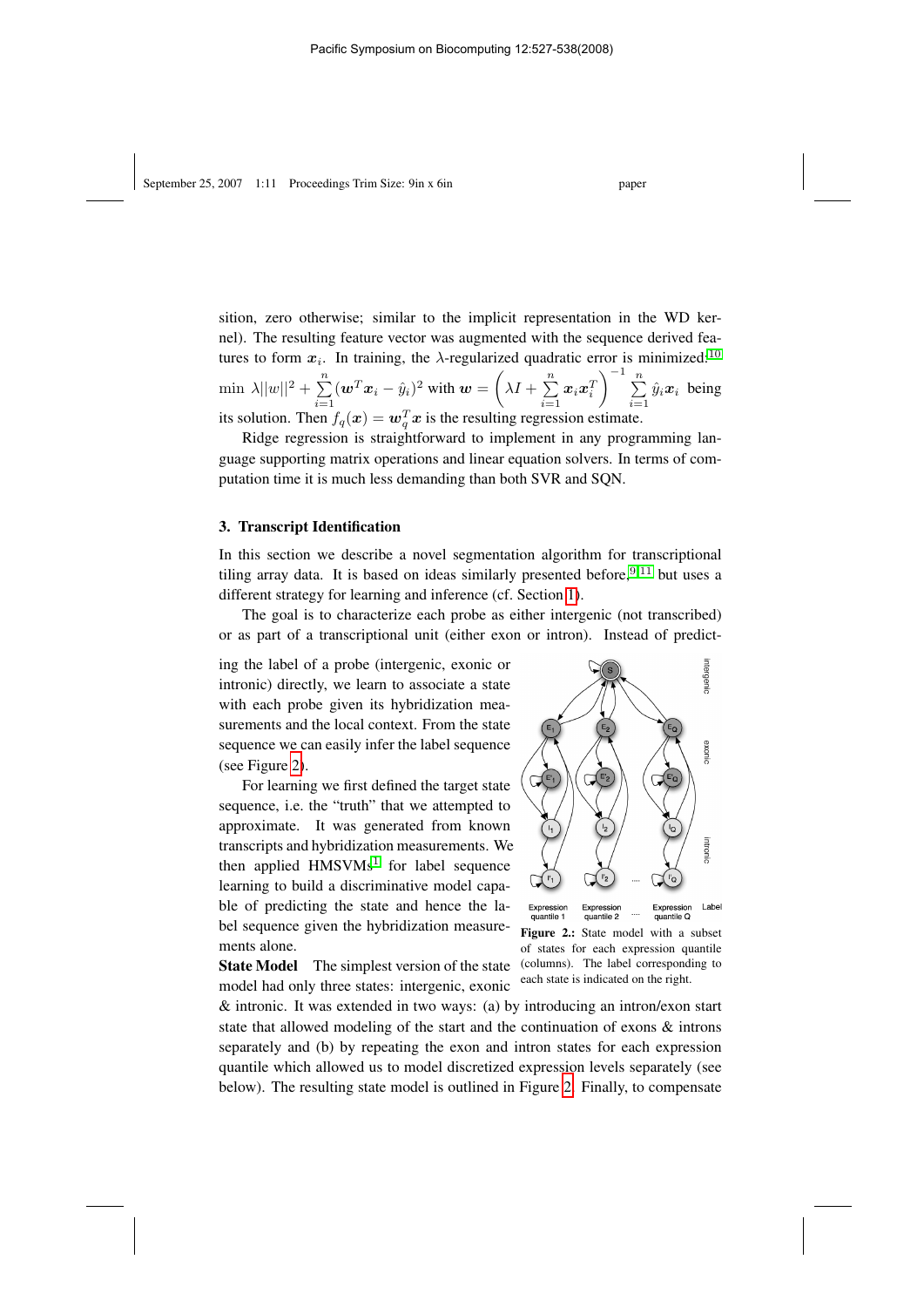for the 3' intensity bias described in [Appendix E,](#page--1-1) we also allow transitions from the exon states of one level to the ones of the next higher or lower level.

Generation of Labelings For genomic regions with known transcripts we considered the sense direction of up to 1 kbp flanking intergenic regions while maintaining a distance of at least 100 bp to the next annotated gene. Within this region we assigned one of the following labels to every probe: intergenic, exonic, intronic and boundary. In a second step we subdivided genes according to the median hybridization intensity of all exonic probes into one of  $Q = 20$  expression quantiles. For each probe a state was determined from its label and expression quantile. (The boundary probes were excluded in evaluation.)

**Parametrization and Learning Algorithm** Our goal was to learn a function  $f$ :  $\mathbb{R}^* \to \Sigma^*$  predicting a state sequence  $\sigma \in \Sigma^*$  given a sequence of hybridization measurements  $\chi \in \mathbb{R}^*$ , both of equal length T. This was done indirectly via a  $\theta$ -parametrized discriminant function  $F_{\theta}: \mathbb{R}^* \times \Sigma^* \to \mathbb{R}$  that assigned a real-valued score to a pair of observation and state sequence.<sup>[1](#page-10-3),[20](#page-11-15)</sup> Knowing  $F_{\theta}$  allowed to determine the maximally scoring state sequence by dynamic programming, $5$ i.e.  $f(\boldsymbol{\chi}) = \arg \max F_{\boldsymbol{\theta}}(\boldsymbol{\chi}, \boldsymbol{\sigma}).$  $\sigma \in S^*$ 

For each state  $\tau \in \Sigma$ , we employed a *scoring function*  $g_{\tau} : \mathbb{R} \to \mathbb{R}$ .  $F_{\theta}$  was then obtained as the sum of the individual scoring contributions and the *transition scores* given by  $\phi : \Sigma \times \Sigma \to \mathbb{R}$ :

$$
F_{\theta}(\boldsymbol{\chi}, \boldsymbol{\sigma}) = \sum_{t=1}^{T} \sum_{\tau \in \Sigma} [[\sigma_t = \tau]] \, g_{\tau}(\chi_t) + \phi(\sigma_{t-1}, \sigma_t)
$$

where [[.]] denotes the indicator function. We modeled the scoring functions  $q_{\tau}$ as piecewise linear functions<sup>[13](#page-11-11)</sup> (PLiF) with  $L = 20$  supporting points  $s_1, \ldots, s_L$ . Together with the transition scores  $\phi$ , the y-values at the supporting points  $\theta_{\tau l} =$ :  $g_{\tau}(s_l)$  constituted the parametrization of the model, collectively denoted by  $\theta$ .

During discriminative training a large margin of separation between the score of the correct path and *any* other wrong path was enforced. (For details on the optimization problem see [Appendix C](#page--1-2) and Altun et al.<sup>[1](#page-10-3)</sup>)

#### 4. Results and Discussion

#### 4.1. *Probe Normalization*

The A. thaliana genome was partitioned into  $\approx$ 300 regions while avoiding splits in annotated genes. Mapping perfect match (PM) probes to genome locations resulted in  $\approx$ 10000 probes per region. We randomly chose 40% of these regions for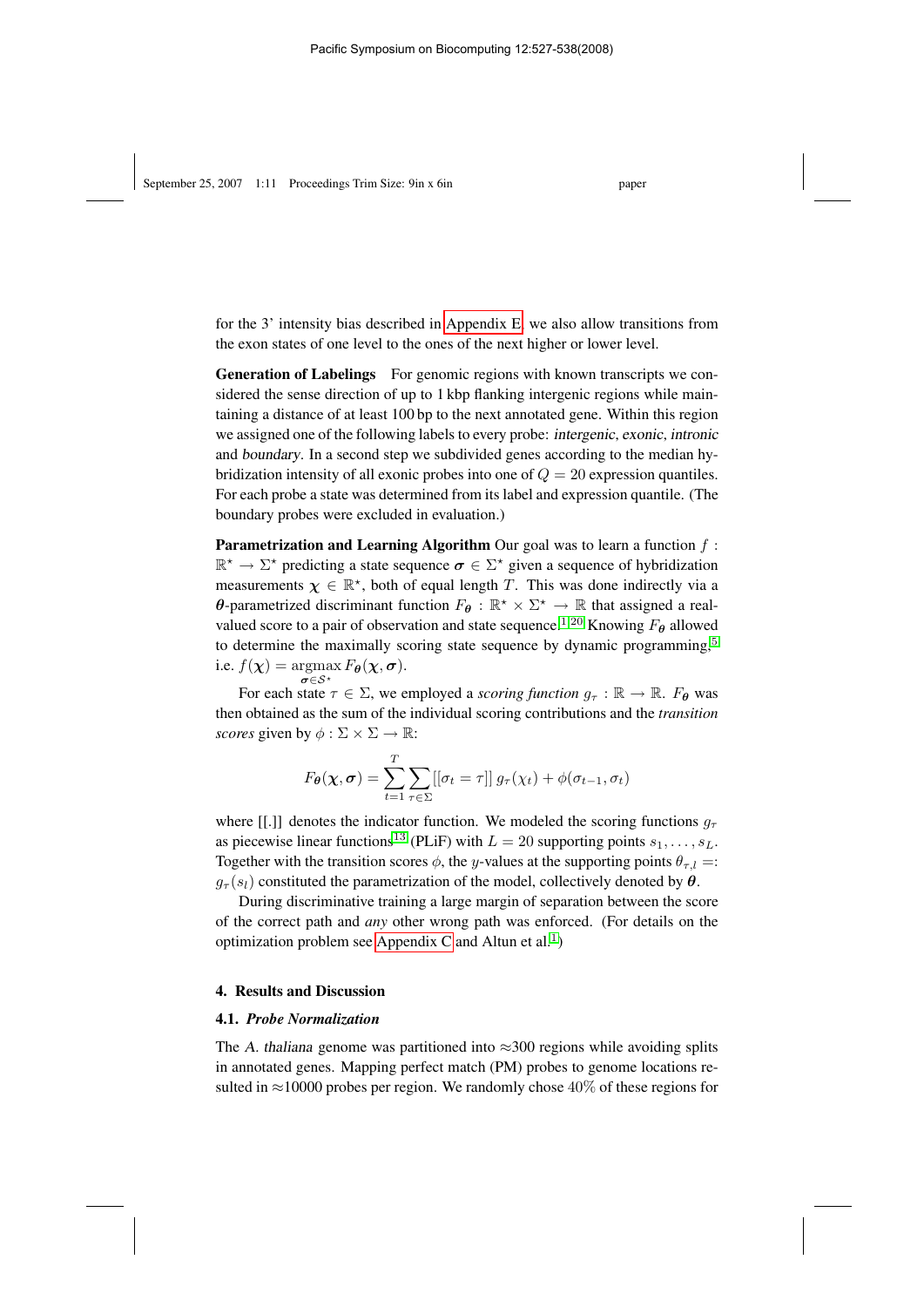training,  $20\%$  for hyper-parameter tuning and the remaining  $40\%$  as a test set for performance assessment. The test regions were further used for the segmentation experiments in Section [4.3.](#page-9-0)

Removal of Sequence Effects Figure [3](#page-7-0) shows that hybridization intensity is strongly correlated with the GC content of the probe causing more than 4-fold changes in median intensity. This sequence effect was reduced by all normalization methods. However, Figure [3](#page-7-0) also indicates that the effect is (in part) explained by GC-richness of coding regions.[21](#page-11-16) Position-specific sequence effects were further investigated with so-called quantile plots.<sup>[16](#page-11-5)</sup> The strongest reduction of first-order sequence effects was achieved with SQN, although positional sequence effects were reduced by all normalization methods (see [Appendix D\)](#page--1-3).



<span id="page-7-0"></span>Figure 3. Median hybridization intensity depends on GC content of oligonucleotide probes. The histogram obtained by partitioning probes according to their GC content is shown as bar plots. In each bin the frequency of exonic, intronic and intergenic probes is indicated by different gray-scales, and the median log-intensity is shown before and after the application of normalization methods (see inset).

Reduction of Transcript Intensity Variability For the assessment of transcript variability, i.e. the deviation of individual probe intensities  $y_i$  from the constant transcript or background intensity  $\overline{y}_i$ , we introduced two metrics,  $T_1$  and  $T_2$ . Both relate the variability of normalized intensities  $y_i - f(x_i, y_i)$  to the variability of raw intensities, and values smaller than 1 indicate a reduction. We defined  $T_1 := \frac{\sum_i |y_i - f(x_i, y_i) - \overline{y}_i|}{\sum_i |y_i - \overline{y}_i|}$  as the normalized absolute transcript variabil- $\sum_i |y_i-\overline{y}_i|$ ity and  $T_2 := \frac{\sum_i (y_i - f(\boldsymbol{x}_i, y_i) - \overline{y}_i)^2}{\sum_i (y_i - \overline{y}_i)^2}$  $\frac{\sum_i (y_i - \overline{y}_i)^2}{\sum_i (y_i - \overline{y}_i)^2}$  as the normalized squared transcript variabil-

ity. SVR minimizes the so-called  $\epsilon$ -insensitive loss closely related to the absolute error, while Ridge regression minimizes the squared loss. Therefore, we expected and observed smaller  $T_1$  values for SVR and smaller  $T_2$  values for RR

| Method     | T1   | Т2   |
|------------|------|------|
| SON        | 1.83 | 3.16 |
| <b>SVR</b> | 0.54 | 0.47 |
| RR.        | 0.58 | 0.44 |

(see Figure [4\)](#page-7-0). With both methods transcript normalization. Figure 4.: Within-gene variability after

variability was reduced to approximately half the values of raw intensities. For SQN we observed both  $T_1$  and  $T_2$  greater than 1 indicating increased transcript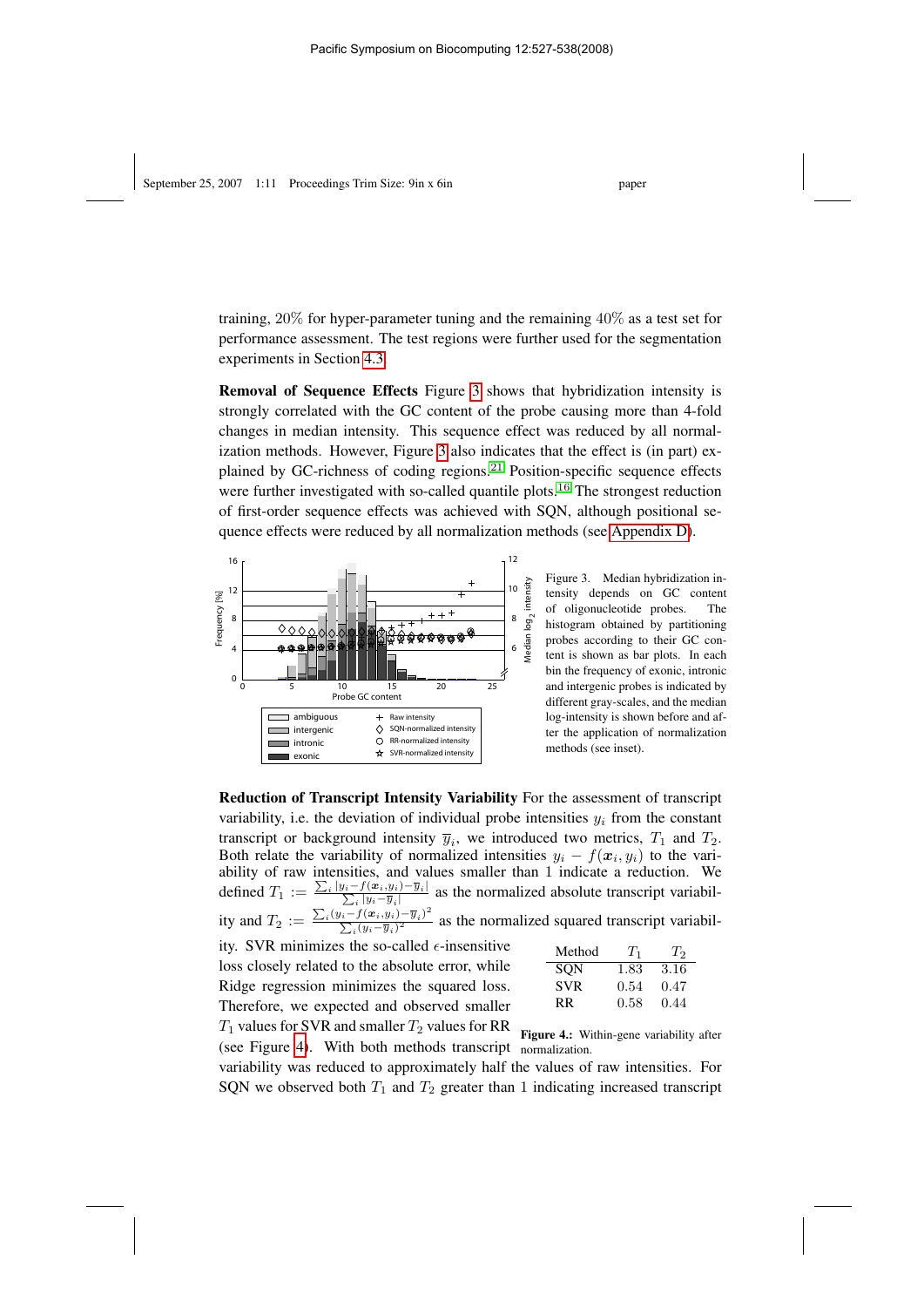variability. One may argue that SQN is therefore not well-suited as a preprocessing routine for transcript mapping (see also Figures [5](#page-9-1) and [6\)](#page-9-2). However, as SQN does not directly attempt to reduce transcript variability, this comparison should been interpreted with caution.

#### 4.2. *Exon Probe Identification*

In a simple approach to identify transcribed exonic regions we used a threshold model on the hybridization measurements. Probes with intensities above the threshold were classified as exonic and below the threshold as untranscribed or intronic. We compared the resulting classification of probes with the TAIR7 annotation.[14](#page-11-8) For every threshold we calculated precision and recall, defined as the proportion of probes mapped to exons among all probes having intensities greater than the threshold and the proportion of probes with intensities greater than the threshold among all probes that are annotated as exonic, respectively. Thresholding was applied to raw intensity values as well as the normalized intensities from SQN, SVR and RR. The resulting precision-recall curves (PRCs) are displayed in Figure [5](#page-9-1) A. We observed that the two transcript normalization methods, SVR and RR, consistently improved exon probe identification compared to raw intensities. For SQN the recognition deteriorated. However, when probes were sub-samples prior to thresholding and evaluation such that the set of exonic probes had the same GC-content the background set (as reported in Royce et al.<sup>[16](#page-11-5)</sup>), the performance of SQN recovered, but was still below SVR and RR (cf. Figure [5](#page-9-1) B). Note that the sub-sampling strategy changes the distributions and can not easily be applied to identify exon probes in the whole genome.

In a second experiment we only considered the transcribed regions of the genes in the test regions (exons and introns). We now allowed a threshold to be chosen separately for each gene. Note that this problem is much easier compared to a single global threshold. However, this approach cannot be directly applied when the transcript boundaries are not already known. For each gene we estimated the Receiver-Operator-Characteristic (ROC) curve separately and averaged them over all genes.<sup>a</sup> In Figure [6](#page-9-2) we display the area under the averaged ROC curves for genes in different transcript intensity quantiles. As expected, exons could be more accurately identified in highly expressed transcripts. Again, we observed a superior performance of the transcript normalization techniques.

<sup>a</sup>We considered ROC curves instead of PRCs, since the class sizes varied among genes making PRCs incomparable.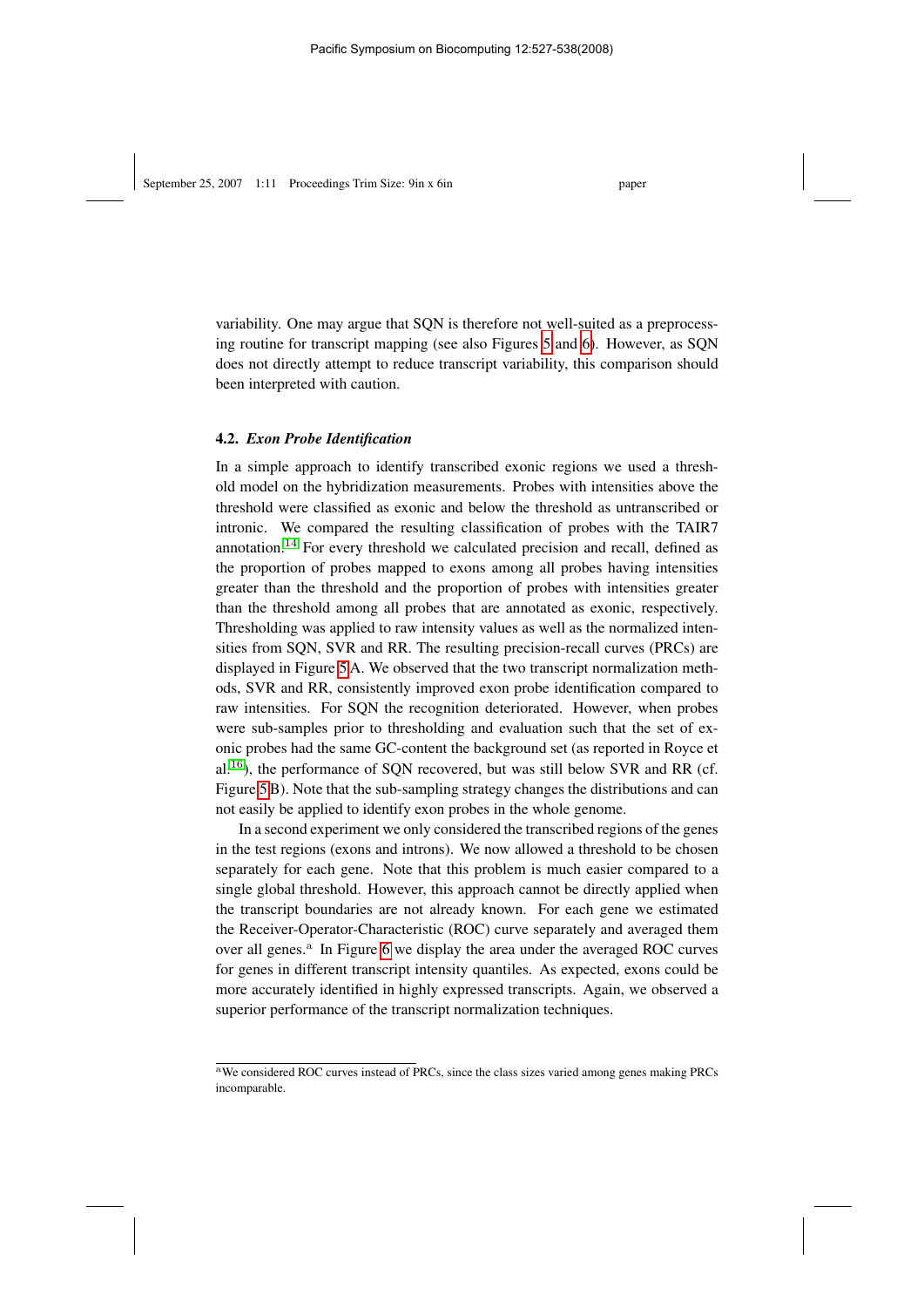



<span id="page-9-1"></span>Figure 5. Separation in intensity between probes mapped to known exons and probes in regions annotated as untranscribed or intronic improved after normalization with SVR as well as after normalization with RR. A By varying the cutoff value, we calculated the precision-recall curve from all probes in the test regions. B Prior to thresholding and precision-recall estimation, probes were sub-sampled to obtain the same GC-content among exonic and intergenic / intronic probes.



<span id="page-9-2"></span>Figure 6. Separation in intensity between intron and exon probes broken down by expression quantiles and normalization methods. Expression values were calculated based on the median intensity of probes annotated as exonic. For each gene the area under the ROC curve (auROC) was obtained by local thresholding and for each expression quantile, auROC values were averaged over all genes in that quantile.

#### <span id="page-9-0"></span>4.3. *Identification of Transcripts*

In a final experiment we show a proof of concept for our transcript identification algorithm. For this we considered genomic regions (from the test set described in Section [2\)](#page-2-0) with known transcripts including 1 kbp of their flanking intergenic regions. We truncated intergenic regions at the boundaries of adjacent, known transcripts. For training, we took 100 randomly chosen regions, containing a single gene each, 500 such regions for model selection and 500 other regions for evaluation. We compared our method with the two simple thresholding approaches described in the previous section. In the first one we used a global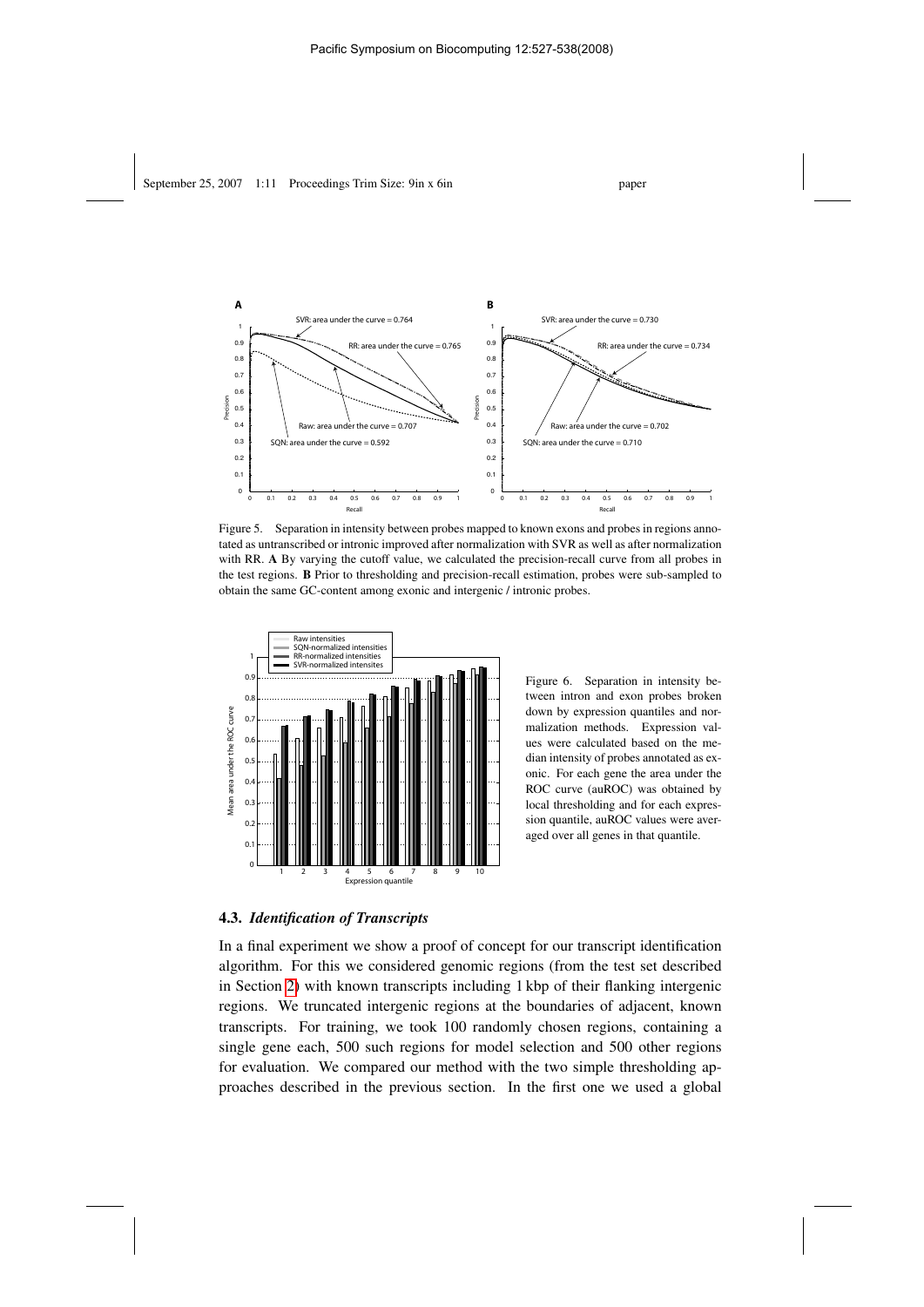| .,<br>$\sim$ |
|--------------|
|--------------|

|                                 | Global threshold | Local threshold | <b>HMSVMs</b> |
|---------------------------------|------------------|-----------------|---------------|
| Raw intensities                 | 70.4%            | 79.3%           | $77.1\%$      |
| Sequence quantile normalization | 65.5%            | 75.3%           | 70.9%         |
| Support vector regression       | 73.5%            | 82.1%           | 82.9%         |
| Ridge regression                | 73.9%            | $82.1\%$        | 82.5%         |

<span id="page-10-5"></span>Figure 7. Accuracy of transcript identification in test regions with exactly one gene. Accuracy is defined as the sum of true positive and true negative exon probes over the total number of probes in a gene.

threshold which could be realistically applied for exon probe identification. In the second one an individual threshold was chosen for each gene to maximize classification accuracy. Note that this method has an advantage in the comparison because the threshold is determined based on expression levels of (unknown) test genes to be identified. Moreover, it cannot be straightforwardly applied to genome-wide detection of exon probes. As input we provided raw as well as normalized hybridization intensities discussed in Section [2](#page-2-0) to our segmentation and the two thresholding methods. This resulted in a mapping of probes to exons, introns or intergenic regions. The accuracies of these predictions are summarized in Figure [7.](#page-10-5) In this comparison our segmentation method was considerably better than global thresholding, and even slightly better than the locally optimal threshold when trancript-normalized intensities were give as input. Moreover, we re-confirmed the findings of the previous section that transcript normalization significantly improved discrimination between exonic and untranscribed / intronic regions not only for thresholding on a per-probe basis, but in particular for a considerably more complex segmentation algorithm.

#### References

- <span id="page-10-3"></span>1. Y. Altun, I. Tsochantaridis, and T. Hofmann. Hidden Markov Support Vector Machines. In *Proc. 20th Int. Conf. Mach. Learn.*, pages 3–10, 2003.
- <span id="page-10-2"></span>2. J. Bai and P. Perron. Computation and analysis of multiple structural change models. *J. Appl. Econom.*, 18:1–22, 2003.
- <span id="page-10-1"></span>3. B.M. Bolstad, R.A Irizarry, M. Astrand, and T.P. Speed. A comparison of normalization methods for high density oligonucleotide array data based on variance and bias. *Bioinformatics*, 19(2):185–193, 2003.
- <span id="page-10-0"></span>4. R.M. Clark, G. Schweikert, C. Toomajian, S. Ossowski, G. Zeller, P. Shinn, N. Warthmann, T.T. Hu, G. Fu, D. Hinds, H. Chen, K. Frazer, D. Huson, B. Schölkopf, M. Nordborg, G. Rätsch, J. Ecker, and D. Weigel. Common sequence polymorphisms shaping genetic diversity in Arabidopsis thaliana. *Science*, 317(5836), July 2007.
- <span id="page-10-4"></span>5. R. Durbin, S. Eddy, A. Krogh, and G. Mitchison. *Biological Sequence Analysis: Probabilistic models of protein and nucleic acids*. Cambridge University Press, 7th edition, 1998.